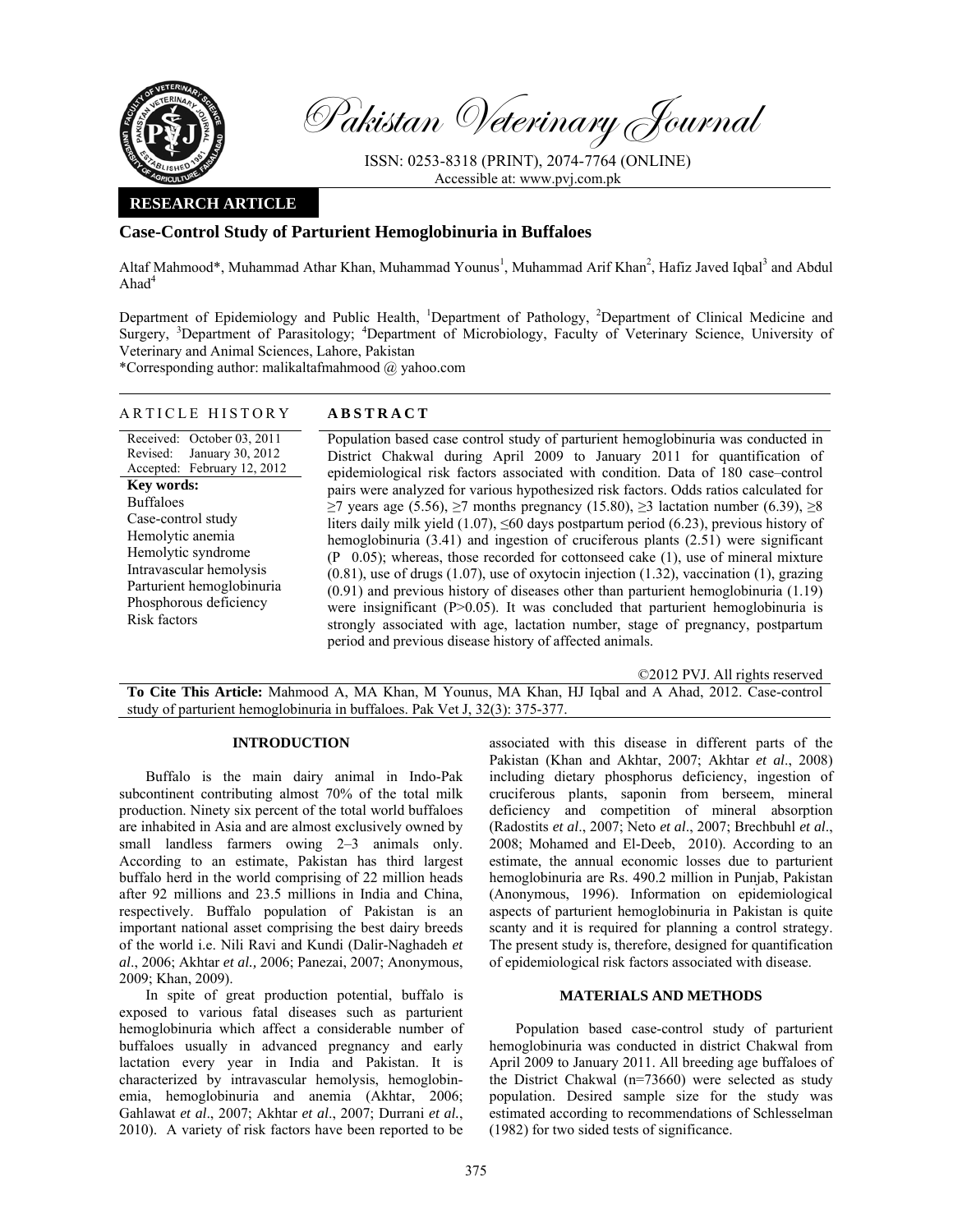As buffaloes are mostly affected during advanced pregnancy or early lactation, stage of pregnancy and postpartum period were therefore considered as hypothesized risk factors for estimation of sample size. By specifying the values of  $\alpha$  (type I error probability),  $\beta$ (type II error probability), R (the hypothesized relative risk of sufficient biologic importance) and  $p_0$  (expected rate of exposure among controls) as 0.05, 0.10, 6 and 0.02, respectively, the desired sample size was  $n = 158$ per group (each for cases and controls).

Hemoglobinuric buffaloes (n=180) were selected as cases after appropriate diagnosis of the disease on the basis of characteristic clinical signs (hemoglobinuria and straining during defecation) and epidemiological features (advanced pregnancy or recent parturition). The differential diagnosis of parturient hemoglobinuria with other similar disease conditions (hemoparasites, leptospirosis and bacillary hemoglobinuria) was made through standard laboratory methods (Coles *et al*., 1973; Anwar *et al.,* 2005). Only new (incident) cases were selected for investigation to minimize the chances of selection and recall biasness.

One healthy control was selected against each case of parturient hemoglobinuria and each control was individually compared to its respective case with respect to various demographic characteristics.

Data of each case and control were collected individually from respective farmers about date of start of illness i.e. parturient hemoglobinuria (only for cases), age of the animal, lactation number, stage of pregnancy, postpartum period, daily milk yield, previous history of hemoglobinuria, previous history of other diseases, fodder, feed/ ration, use of mineral mixture, grazing, use of drugs, use of oxytocin injection and vaccination which were recorded on a proforma/questionnaire.

**Statistical Analysis:** The data were analyzed for calculation of odds ratios (OR), confidence intervals (95%) and P-values using SPSS 17 software for various hypothesized risk factors.

#### **RESULTS AND DISCUSSION**

The risk factor ≥7 months of pregnancy was recorded for highest (15.80) and use of mineral mixture for lowest (0.818) values of OR; whereas, OR values of all other factors are shown in Table 1. Results showed that OR of age, lactation number, stage of pregnancy, postpartum period, daily milk yield, previous history of hemoglobinuria and ingestion of cruciferous /toxic plants were significant (P<0.05); whereas, those of cottonseed cake, use of mineral mixture, use of drugs, use of oxytocin injection, grazing, vaccination, and previous history of diseases other than hemoglobinuria were statistically non-significant.

It is hoped that results are more precise and accurate due to the larger sample size (n=180) than desired (n=158). Age, lactation number, stage of pregnancy, postpartum period, previous history of hemoglobinuria and ingestion of cruciferous and/or toxic plants (berseem, brassica and turnips) appeared as risk factors whereas use of mineral mixture and grazing were recorded as protective factors. No association of parturient

hemoglobinuria was recorded with high daily milk yield, previous disease history of affected animals other than parturient hemoglobinuria, cottonseed cake, use of drugs, use of oxytocin injection and vaccination.

Results of present study with respect to age, lactation number, stage of pregnancy, postpartum period, previous history of hemoglobinuria and ingestion of cruciferous and/or toxic plants being putative risk factors of parturient hemoglobinuria are in accordance with previous reports of Chugh *et al.* (1996), Pirzada and Hussain (1998), Muhammad *et al.* (2000), Khan and Akhtar (2007) and Radostits *et al.* (2007). In these reports, epidemiological risk factors of parturient hemoglobinuria are not quantified in terms of odds ratios except Samad (1997), who analyzed six years data of hemoglobinuric buffaloes and recorded odds ratio of 3.77 for pregnancy and late stage of gestation. He described that parturition is sparing factor whereas pregnancy and late stage of gestation are risk factors of parturient hemoglobinuria. Results of present study are contrary to the previous reports with respect to high milk yield because significant  $(P_0.05)$ odds ratio of 1.07 recorded for ≥8 liters daily milk yield indicates that parturient hemoglobinuria is not associated with high milk yield (Akhtar *et al*., 2008).

Chugh *et al.* (1996) recorded epidemiological features of 131 hemoglobinuric buffaloes and hypothesized  $3<sup>rd</sup>$  to 6<sup>th</sup> lactation, 6 months pregnancy, 1– 28 days postpartum period, 10 liters daily milk yield, previous history of hemoglobinuria, berseem and cottonseed cake as risk factors of parturient hemoglobinuria. Results of the present study are in agreement with this report except high milk yield which is not associated with parturient hemoglobinuria because of its significant odds ratio of 1.07.

Khan and Akhtar (2007) recorded epidemiological observations of 60 hemoglobinuric buffaloes and reported that 11 (18.3%) were repeat affectees. Mahammad *et al.* (2000) recorded epidemiological features of 111 buffaloes and reported that 21 (18.1%) were repeat affectees. Arif (1997) reported that out of 60 hemoglobinuric buffaloes, 11 (18.3%) were repeat affectees. Chugh *et al.* (1996) reported that out of 51 hemoglobinuric buffaloes with full records, 14 (27.5%) were repeat affectees. In the present study, 60 (33.3%) cases and 23 (12.7%) controls were repeat affectees.

Results of the present study are also contrary to the previous report of Heuer and Bode (1998) who described that 7 years age and early lactation (1–60 days) were not associated with parturient hemoglobinuria. This contradiction may be due to small sample size (39 cases and 24 controls) in their investigation.

Buffaloes are at the level of peak production during  $3<sup>rd</sup>$  to  $6<sup>th</sup>$  lactation resulting in stress on mineral balance (Akhtar, 2006). This stress is further intensified by pregnancy and late stage of gestation which coincides with ingestion of cruciferous plants in winter season resulting in development of parturient hemoglobinuria (Heuer and Bode, 1998). No quantitative analysis is available in previous reports with respect to previous disease history of affected animals other than parturient hemoglobinuria, use of mineral mixture, use of drugs, use of oxytocin injection, vaccination and grazing.